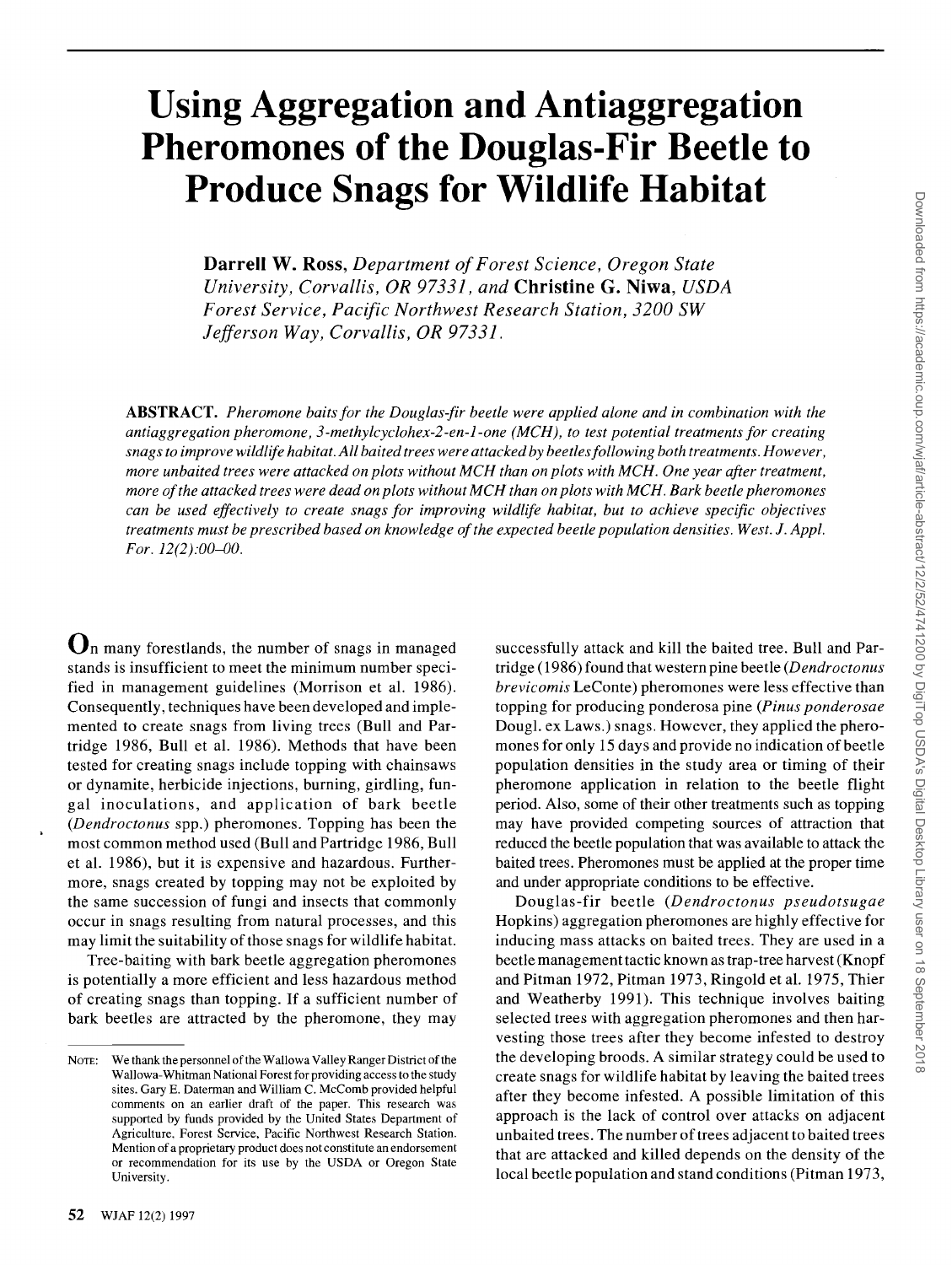Furniss et al. 1981, Thier and Weatherby 1991). There**fore, tree baiting alone may result in more dead trees than desired to meet management objectives. However, it may be possible to restrict attacks to baited trees by simultaneously applying the antiaggregation pheromone, 3 methylcyclohex-2-en-l-one (MCH) (Hedden and Pitman 1978).** 

**Our objective was to determine if the number of beetleattacked trees resulting from tree baiting could be regulated by the concurrent application of an antiaggregation pheromone.** 

#### **Methods**

**The study was conducted on the Wallowa Valley Ranger District of the Wallowa-Whitman National Forest about 50 km northeast of Enterprise, OR, in an area with an ongoing Douglas-fir beetle outbreak (Ross and Daterman 1994, 1995). On May 4, 1994, six pairs of circular plots (diam = 80 m) were selected for the study. Paired plots were about 200 m apart and at least 1 km from all other plot pairs. Each plot included at least 10 healthy, mature Douglas-fir trees and was free of any currently infested trees. Within each pair, the plots were randomly assigned to receive one of two treatments: (1) treebait alone or (2) tree-bait plus MCH. Douglas-fir beetle treebaits (Phero Tech Inc., Delta, BC, Canada) supplemented with 30 mg of frontalin and 15 mg of seudenol in 5% polyvinyl chloride plastic formulations (Daterman 1974) were attached to each of three Douglas -fir trees near each plot center. Baits were stapled to the trees at a height of about 2.5 m. Bubble capsules containing 400 mg of MCH (Phero Tech Inc., Delta, BC, Canada) were attached at a height of 2 m to trees and snags around the plot perimeter at about 4.5-m**  spacings [mean dose  $(\pm$  SE) = 54.8  $\pm$  1.1 capsules/plot].

**On September 18, 1994, plots were surveyed for Douglas-fir beetle infestations. The dbh of all baited and**  unbaited Douglas-fir trees  $(2 20 \text{ cm} \text{ db})$  within 25 m of **the plot center were measured. Each tree was classified as mass-attacked or unattacked based on the presence or absence of large amounts of frass on the lower bole (Knopf and Pitman 1972, Ringold et al. 1975, Ross and Daterman 1994). Stand basal area by tree species also was measured at the center of the group of baited trees. On August 25, 1995, plots were revisited to determine if trees classified as mass-attacked had died or survived based on foliage color.** 

**Data on stand characteristics, Douglas-fir beetle infestation, and condition of mass-attacked trees were subjected to analysis of variance (ANOVA) for a randomized complete block design to test for treatment differences.** 

**Prior to ANOVA, each variable was tested for homogeneity of treatment variances by Levene's method (Milliken and Johnson 1984). If the variances were found to be nonhomogeneous, variables were transformed to ln(Y),**   $ln(Y + 1)$ , or arcsin  $\sqrt{Y}$  as appropriate prior to ANOVA. **Nontransformed means are reported here. Statistical analyses were performed with SAS computer programs (SAS Institute 1988).** 

#### **Results**

The basal area, percent of total basal area, tree density, and **dbh of potential host Douglas-fir trees were not significantly different between plots with and without MCH (Table 1). All of the baited trees within each treatment were mass-attacked**  in 1994. Although the percentage of Douglas-fir trees  $\geq 20$ **cm dbh that were mass-attacked on plots without MCH was nearly twice that on the plots with MCH (Table 1), the**  difference was not statistically significant at the  $\alpha = 0.05$ probability level  $(P = 0.0568)$ . The number of unbaited trees **that were mass-attacked on the plots without MCH was significantly greater than on the plots with MCH (Table 1).** 

**One year after treatment, asignificantly greater number of baited trees were dead on the plots without MCH compared to the plots with MCH (Table 2). After 1 yr, there were no significant differences in the condition of unbaited, massattacked trees between the treatments (Table 2). However, the only unbaited, mass-attacked trees that had died were found on the plots without MCH. An average of 2.4 trees were killed within 1 yr of treatment on the plots without MCH compared to only 0.3 trees on the plots with MCH (Table 2).** 

### **Discussion**

**The application of MCH was successful in limiting the number of unbaited trees that were mass-attacked while allowing infestation of the baited trees (Table 1). However, after 1 yr, fewer of the baited trees had died on the plots treated with MCH than on the plots without MCH (Table 2). We did not measure attack densities, but it is possible that the MCH reduced attack densities below the threshold necessary to kill the trees (Hedden and Pitman 1978). This could have resulted from an inhibition of attacking females or higher levels of predation by checkered beetles (Cleridae) on the plots with MCH (Ross and Daterman 1994). Many of the trees attacked in 1994 that remained alive had fresh beetle attacks in 1995 and may succumb to beetles or other mortality agents in the next several years. A lower dose of MCH than the one we tested may result in higher rates of mortality to baited trees while still protecting unbaited trees.** 

Table 1. Mean stand and tree characteristics (± SE) for Douglas-fir ≥ 20 cm dbh on pheromone treated plots in northeastern Oregon, 1994.

| Treatment          | Basal area<br>$(m^2/ha)$ | % of total<br>basal area | Tree density<br>(stems/ha) | Dbh<br>(c <sub>m</sub> ) | % mass-attacked | No. of unbaited.<br>mass-attacked trees |
|--------------------|--------------------------|--------------------------|----------------------------|--------------------------|-----------------|-----------------------------------------|
| Tree-bait          | $21.9 \pm 1.8a$          | $88.8 \pm 4.2a$          | $103.6 \pm 9.2a$           | $42.7 \pm 1.9a$          | $36.6 \pm 6.7a$ | $3.5 \pm 1.1a$                          |
| $Tree$ -bait + MCH | $18.4 \pm 2.5a$          | $79.6 + 8.3a$            | $106.1 \pm 17.6a$          | $40.6 \pm 2.0a$          | $18.8 \pm 2.9a$ | $0.5 \pm 0.3$ b                         |

Within a column, means followed by the same letter are not significantly different ( $P = 0.05$ ).